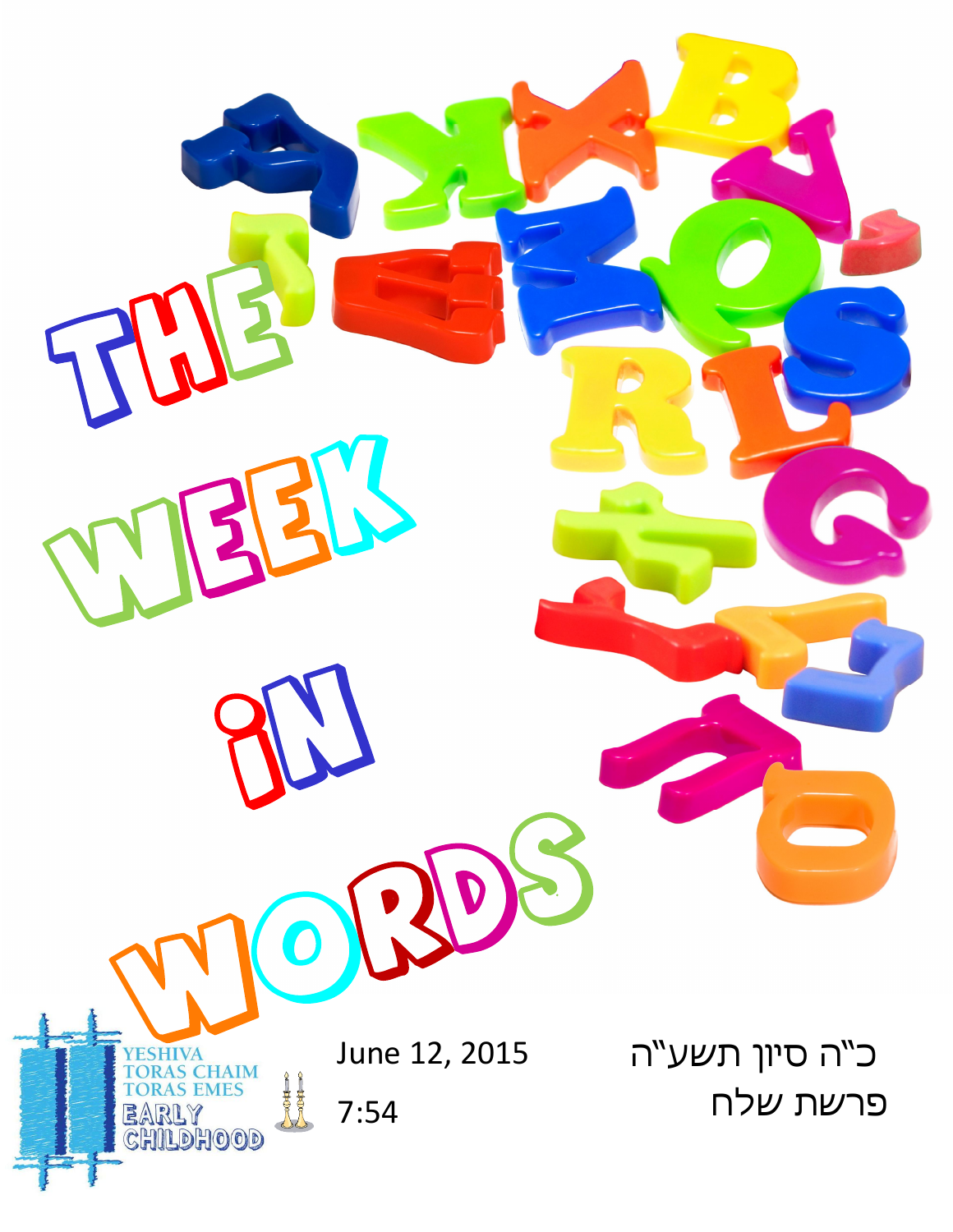Dear Parents,

 What an incredible year it has been! It is truly remarkable how far each child has come in the last 10 months. It has been a pleasure watching your children learn and grow. Thank you for entrusting them to us and for all of your support throughout the year. Wishing you and your children a wonderful summer. Looking forward to seeing you in August.

With much appreciation,

## Mrs. Talia Levine





# **Have a Great Summer!**

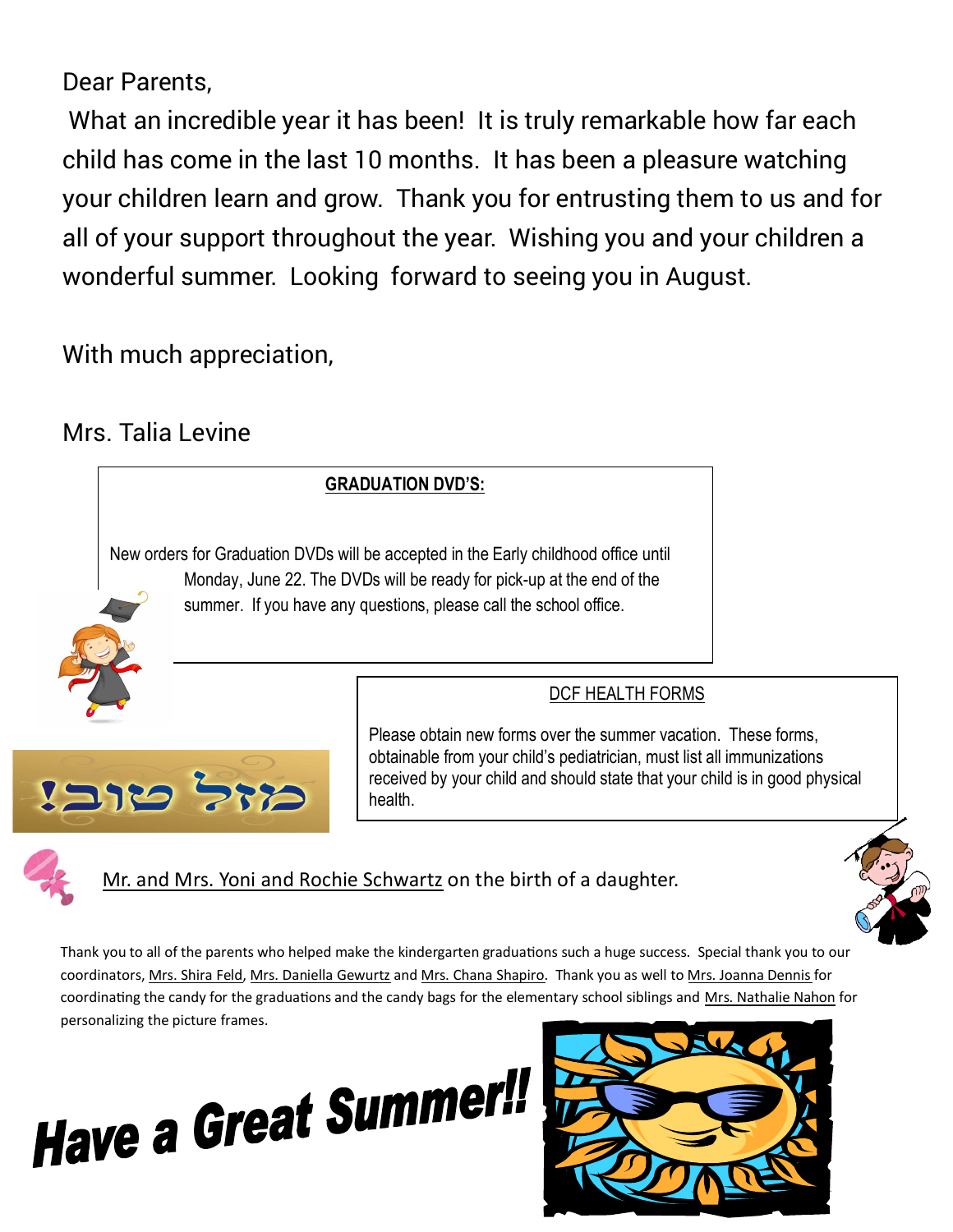

Principal Rabbi Kalman Baumann

Director Mrs. Talia Levine

Early Childhood Consultant Mrs. Naomi Bloom

*Erev Shabbos Parashas Shelach 5775*

Dear Parents,

Summer reading lists aren't only for kids. As we take time to reflect upon the past year and marvel at the growth and accomplishments of our children, appreciating the *bracha* they bring into our lives, we know we cannot rest on our laurels. The summer months are a perfect time for parents to snatch a few extra minutes each day and spend time with a book – a productive, practical, meaningful book.

In a related vein, I recently received information about an ongoing series of parenting classes available weekly by phone or webinar entitled *Chanoch L'Naar* by Mrs. Dina Friedman. If anyone has feedback about the program I would very much appreciate hearing from you. If it is truly worthwhile, information about it will be shared with parents at the beginning of the school year.

There are many valuable books on parenting, be it from a Torah or secular source. Every book has something to offer yet no one book has everything. I am once again sharing a list of recommended books and encourage you to pick one up, go through it and choose one or two ideas to incorporate into your life on an ongoing basis. It sounds like a very small step – but all successful endeavors are made up of small steps.

Every new milestone in a child's life brings new challenges and new opportunities. To make sure your child flourishes at each stage that comes along, be prepared with a proven approach to successfully handle the situation. Your child will be glad you did.

Best wishes for a rejuvenating summer and meaningful reading!

Have a wonderful *Shabbos*,

Palli Kahian Bannau

Rabbi Kalman Baumann

-List on following page-